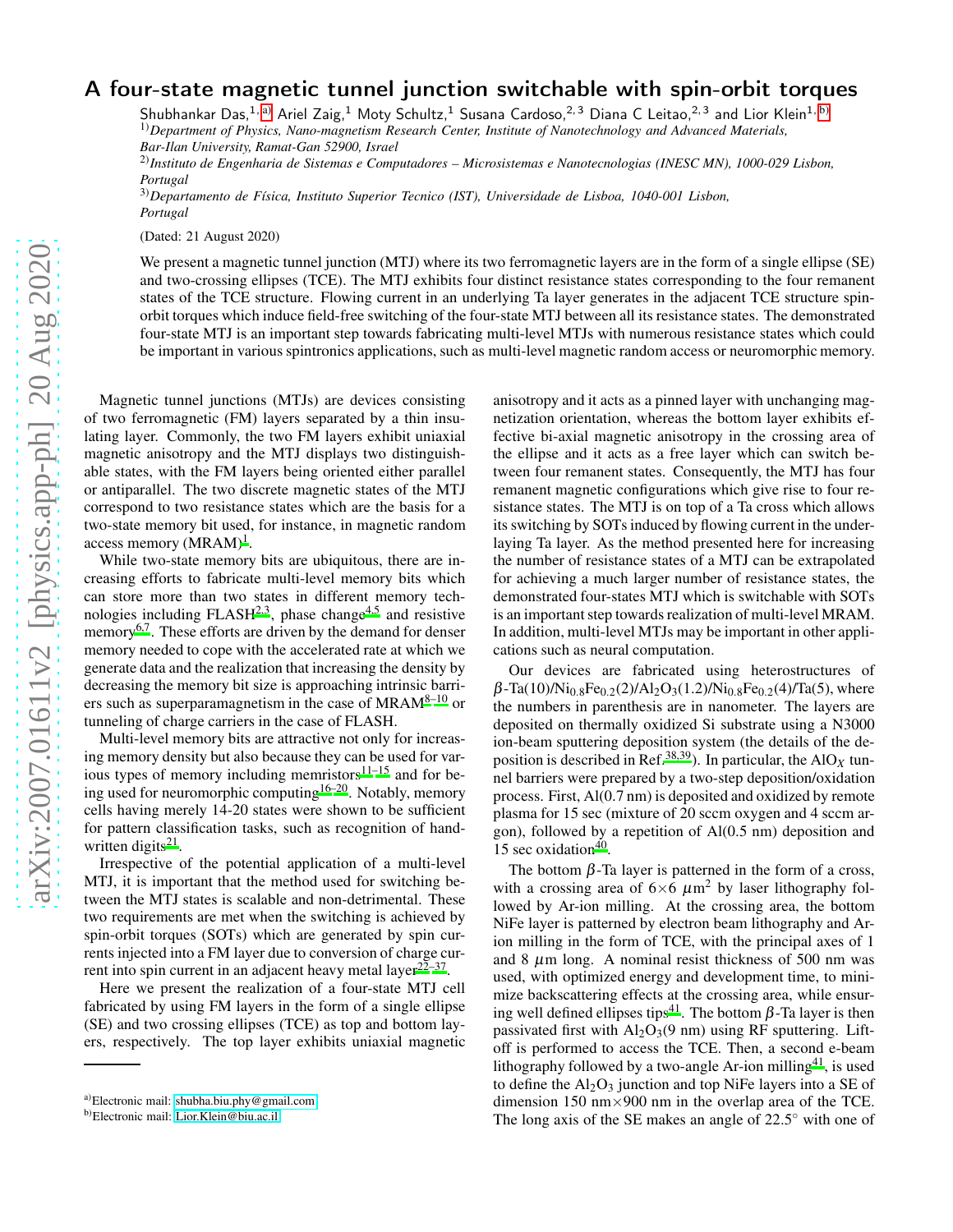

<span id="page-1-0"></span>FIG. 1. (a) Schematic of the MTJ, including (top left panel) the mask layout with the bottom electrode (BE) of β-Ta patterned into a crossed shape (the numbering denotes the contact pads) and the top electrode (TE), (center panel) the cross sectional view of the full MTJ stack and (bottom panel) the relative orientations of the TCE and the SE defined at 22.5 $^{\circ}$ . The easy axes of TCE are denoted as  $M_1$ ,  $M_2$ ,  $M_3$  and  $M_4$ . (b) Top-view optical image of the overall device, showing in the middle the TE over the TCE and SE. (c) SEM image of the MTJ area where the top SE is fabricated at the overlap area of the bottom TCE.

the principal axes of the TCE (Fig. [1\)](#page-1-0). The final passivation is performed with  $Al_2O_3(50 \text{ nm})$  and lift-off to open top via to the nanopillar. Top electrode is defined by laser lithography and lift off of ion-beam deposited Ru(40 nm) and sputtered Al<sub>98.5</sub>Si<sub>1</sub>Cu<sub>0.5</sub>(300 nm)/Ti<sub>10</sub>W<sub>90</sub>(N<sub>2</sub>) (N<sub>2</sub> denotes that during the deposition of the layer the atmosphere was mostly of Nitrogen that incorporates  $N_2$  in the film to render it inert and work as a better protective layer). The schematics and the scanning electron microscopy (SEM) images are shown in Fig. [1.](#page-1-0) All the measurements are done at room temperature using a home-made system consisting of a Helmholtz coil and a sample rotator with resolution of 0.03°.

As shown in previous works, a SE structure exhibits uniaxial magnetic anisotropy with the easy axis along the long axis of the ellipse $35,42$  $35,42$ , whereas TCE exhibit bi-axial magnetic anisotropy with the easy axes in between the long axes of the ellipses $36,43$  $36,43$ . As in our experiments we want the magnetization of the SE to remain fixed, it is designed so that its minimum switching field  $(> 100 \text{ Oe})^{42}$  $(> 100 \text{ Oe})^{42}$  $(> 100 \text{ Oe})^{42}$  would be much larger than the minimum switching field of the TCE (∼ 5 Oe)

Fig. [2](#page-2-0) presents magnetic characterization of our device performed by measuring planar Hall resistance  $(R<sub>PHE</sub>)$  and the MTJ resistance  $(R_{MTJ})$ . R<sub>PHE</sub> is measured by driving a current of 100  $\mu$ A along one of the arms of the Ta cross and measuring the voltage across the other Ta arm.  $R_{\text{MTJ}}$  is measured with a current of 5  $\mu$ A through the MTJ (see Fig 1). Fig.  $2(a)$  $2(a)$  and (b) show R<sub>PHE</sub> and R<sub>MTJ</sub> measured after a field of 7 Oe is applied and removed at different angles  $α$  between current and field direction. The chosen field is sufficient to switch the TCE between its four remanent states but too small to flip the remanent magnetization of the SE. We note four different values for  $R_{\text{MTJ}}$  and two different values for  $R_{\text{PHE}}$ .  $R_{\text{MTJ}}$  depends on the relative orientation of the magnetization of the FM layers and is given by  $44$ ;

<span id="page-1-1"></span>
$$
R_{\rm MTJ}(\beta) = R_{\rm AV} - \frac{1}{2} \Delta R \cos \beta \tag{1}
$$

where  $\beta$  is the angle between the magnetization direction of the two layers,  $R_{AV} = (R_P + R_{AP})/2$ ,  $R_P$  and  $R_{AP}$  are the resistance of the MTJ when the magnetization of the two layers is in parallel and anti-parallel states, respectively, and  $\Delta R = R_{AP}$ -  $R_P$ . The four states of  $R_{\text{MTJ}}$  follow the above mentioned Eq. [1.](#page-1-1) The exact switching positions between the remanent states in both Fig. [2\(](#page-2-0)a) and (b) strongly indicate that the four  $R_{\text{MTJ}}$  values correspond to the four states of the TCE.  $R_{\text{PHE}}$ shows two resistance states due to the symmetry of R<sub>PHE</sub> un-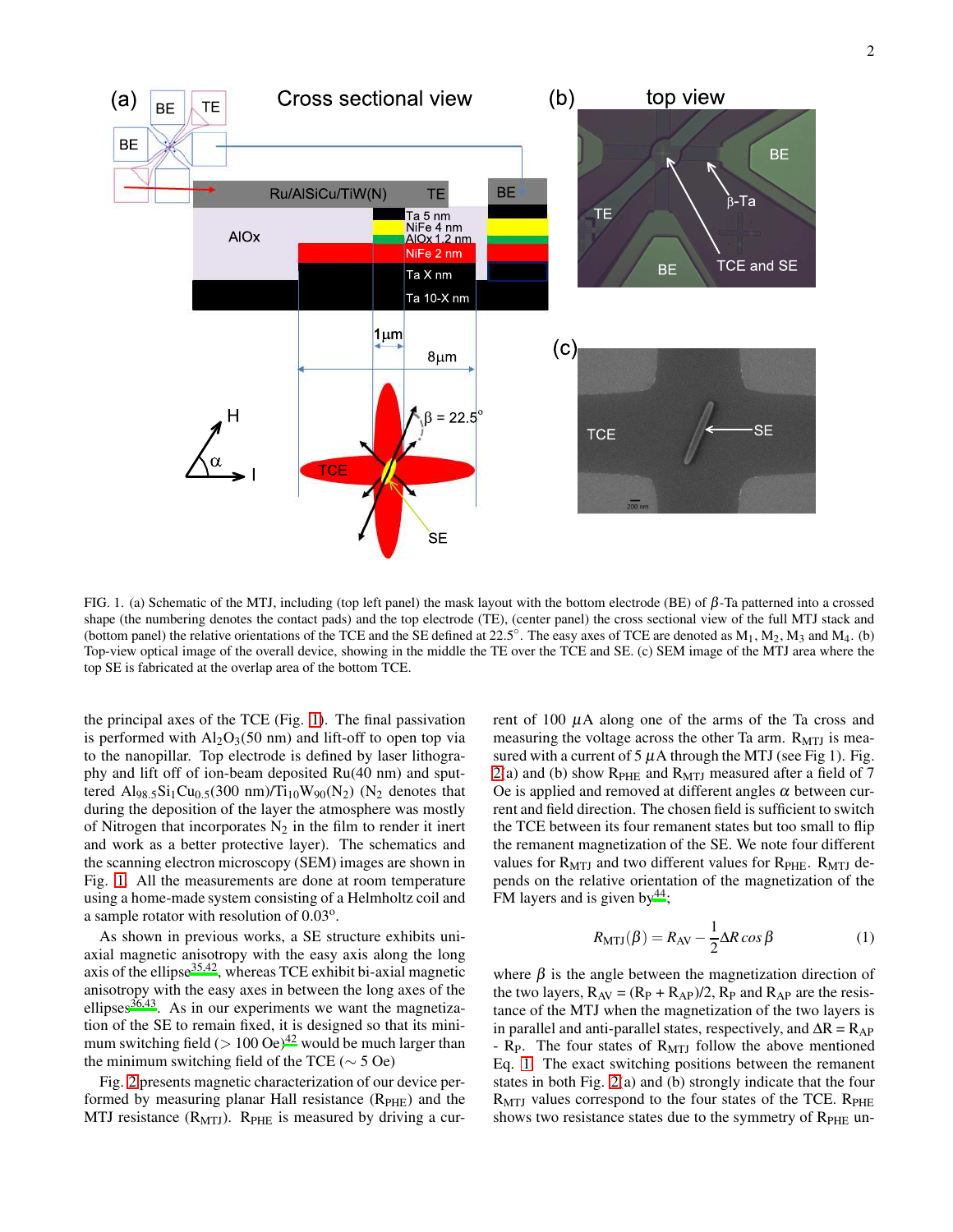

<span id="page-2-0"></span>FIG. 2. (a) and (b)  $R_{\text{PHE}}$  and  $R_{\text{MTJ}}$ , respectively, as a function of the angle  $\alpha$  at which a field of 7 Oe is applied and removed. The presented data are taken at zero field for each field direction. The illustrations show the direction of magnetization of top SE structure (blue arrow), the bottom TCE structure (black arrow).

der magnetization inversion. To obtain maximum separation between the states, the SE long axis is rotated  $22.5^{\circ}$  from the principal axis of the TCE (see Fig. [1\(](#page-1-0)c)). The lack of precise equidistance between  $R_{\text{MTJ}}$  values can be explained by slight misalignment during fabrication.

We now turn to explore switchings between the four resistance states of the MTJ. Fig. [3\(](#page-2-1)a) and (b) show switchings between different remanent states by external applied fields. For every field value, the measurement is performed after switching off the field. Fig. [3\(](#page-2-1)c) shows reversible switchings between two states by flowing current in the underlying horizontal Ta-strip in the absence of any external field. The current in the Ta-strip affects only the TCE structure, keeping the magnetization of the SE unaffected. The measurements are performed by flowing pulses of various amplitudes through the Ta-strip and after each pulse we measure  $R_{\text{MTJ}}$  with a current of  $5 \mu A$ , which does not affect the magnetization in both structures. Flowing current in the vertical strip, yields reversible switchings between the two other remanent states (Fig. [3\(](#page-2-1)d)). Considering current shunting between the Tastrip and the TCE, switching current value  $(I_{SW})$  of 10 mA corresponds to current density of  $\sim 1.5 \times 10^7$  A/cm<sup>2</sup> in the Ta layer. The reproducibility of the switchings between the states is demonstrated by flowing 50 pulses of 12 mA in alternating directions in the horizontal Ta-strip (see Fig. [3\(](#page-2-1)e)). Table I shows the response of all initial states to all currents in a given



<span id="page-2-1"></span>FIG. 3. (a) and (b) show field-induced switching between different remanent states. (c) and (d) Field-free SOT-induced switching between two remanent states of MTJ by flowing current in horizontal and vertical Ta-strips, respectively. (e) Successive switchings between two states, shown in (a), by flowing 50 pulses of amplitude 12 mA in opposite directions in the horizontal Ta-strip. The illustrations show the direction of magnetization of top SE structure (blue arrow) and the bottom TCE structure (black arrow) and the direction of current.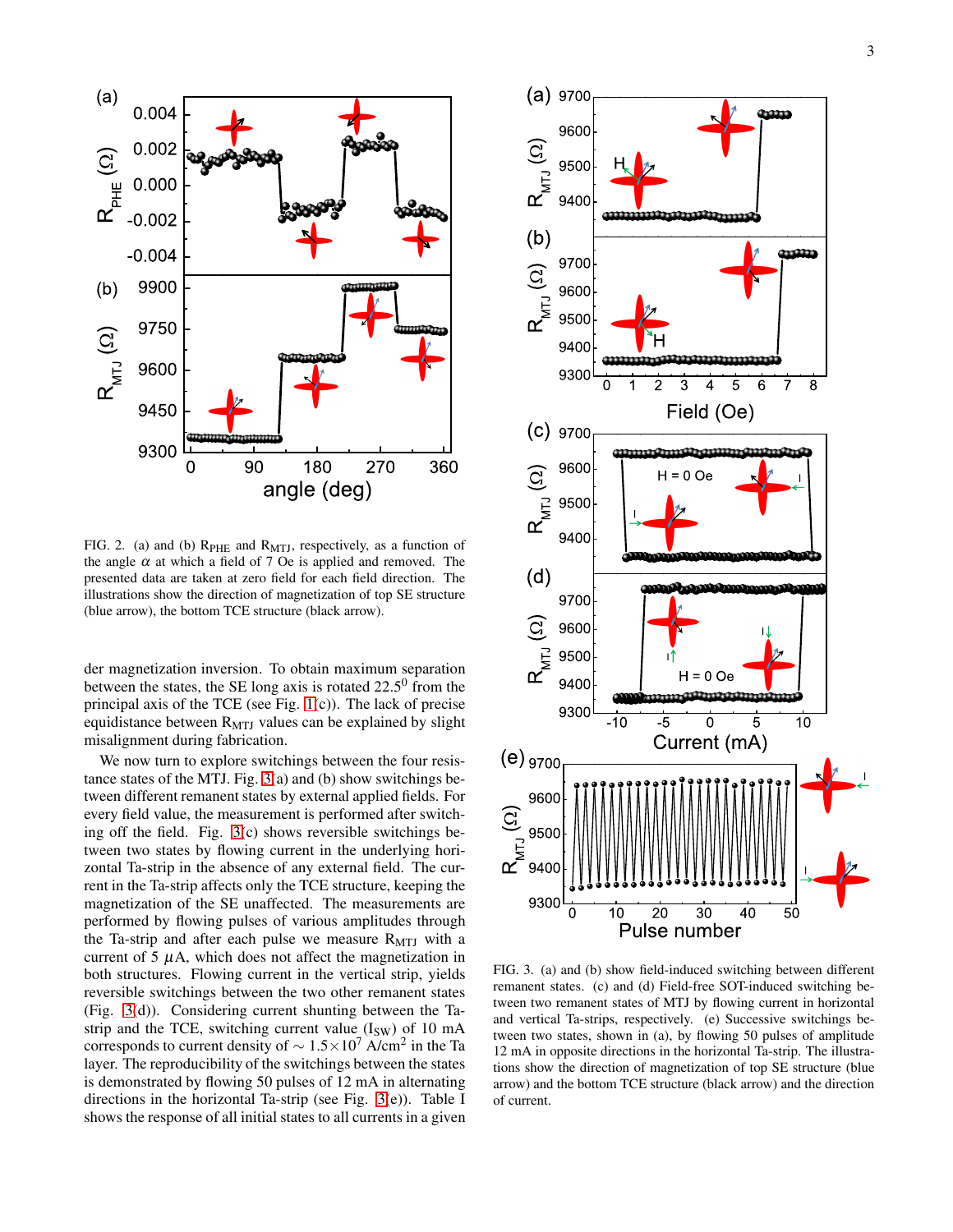| Current direction $\rightarrow$ I (2 to 4) I (4 to 2) I (1 to 3) I (3 to 1) |             |                |                |                |
|-----------------------------------------------------------------------------|-------------|----------------|----------------|----------------|
| Initial states                                                              |             |                |                |                |
|                                                                             |             |                |                |                |
| M1                                                                          | $\rm M_{4}$ |                | M <sub>2</sub> |                |
| M2                                                                          | $M_3$       |                |                | $\mathbf{M}_1$ |
| M3                                                                          |             | M <sub>2</sub> |                | $\rm M_{4}$    |
| M                                                                           |             | М              | M۹             |                |

TABLE I. The achieved final states for all initial states (left column) after applying all possible current directions (top row). The denotions of the states and the current pads are shown in Fig. [1.](#page-1-0)

Ta-strips (blank boxes mean no response).

We note that although the switching depends both on the initial state and the current direction, all states can be achieved by applying two subsequent current pulses. State  $M_1$  is achieved by applying  $I(4 \text{ to } 2)$  followed by  $I(3 \text{ to } 1)$ ; state  $M<sub>2</sub>$  by I(4 to 2) followed by I(1 to 3); state  $M<sub>3</sub>$  by I(2 to 4) followed by I(1 to 3) and state  $M_4$  by I(2 to 4) followed by I(3 to 1).

The switching of the MTJ is actually the switching of the TCE structure due to current flowing in the underlying Ta layer. The switching of TCE permalloy structures on top a Ta layer (not part of a MTJ) has been previously studied.<sup>[35](#page-4-12)[,36](#page-4-14)</sup> Using harmonic Hall measurements and micro-magnetic simulations, it was shown that spin-orbit torques induced by the current flowing in the Ta layer play a dominant role in the switching. Here also in all the switching geometries, the direction of the Oersted field generated by the flowing current in the Ta-strip cannot be solely responsible for the switching, which confirms the SOTs as being vital for the switchings. We note that for current driven in the horizontal Ta-strip, switching occurs when the angle of the initial magnetization in the overlap area and the direction of current  $(\gamma)$  is 45 deg, whereas for current driven in the vertical Ta-strip, switching occurs when  $\gamma$  is 135 deg. Possible reasons for the difference in the behavior can be due to both the Néel "orange-peel" coupling between the ferromagnetic layers of the  $MTJ<sup>45,46</sup>$  $MTJ<sup>45,46</sup>$  $MTJ<sup>45,46</sup>$  $MTJ<sup>45,46</sup>$  and stray magnetic field created by the top SE at the overlap area of TCE, which are asymmetric relative to the two Ta strips. We note that while "orange-peel" coupling is ferromagnetic, the stray field in our configuration favors antiparallel alignment. Whereas the average stray magnetic field at the overlap area of TCE can be estimated as  $2.9$  Oe by using an analytical solution<sup>[47](#page-4-19)</sup>, more study is required to quantify the "orange peel" coupling strength. We note that the effect of such couplings is probably manifested also in Fig. [3\(](#page-2-1)d) where the threshold current needed to switch to a more anti-parallel alignment is higher than the reversed switching. While the presence of "orangepeel" coupling and stray field do not obstruct the realization of four states in our device, we note that the effect of both of them can be reduced and even diminished. The "orangepeel" coupling can be reduced by increasing the thickness of the insulating barrier and/or decreasing the roughness of the interfaces, whereas the magnitude of the stray field can be decreased with a synthetic antiferromagnetic pinned layer structure on the top of the SE. We note that in devices with a single

ferromagnetic layer where such couplings are absent (see Ref. 35), the switching is symmetric with respect to current flow in either horizontal or vertical Ta-strip.

The method presented here for achieving four resistance states per MTJ can be extrapolated to achieve a much larger number of resistance states. As shown recently, a structure consisting of N crossing ellipses may support up to  $2^{2N}$ states<sup>[37](#page-4-7)</sup>; therefore, using in a MTJ relatively simple structures of up to N=5 would increase the number of resistance states quite considerably. We note that structures of up to  $N=5$  were previously studied and that simulations indicate 70 resistance states of a MTJ consisting of layers of N=4 and N=5 crossing ellipses structures while considering only a small subset of accessible remanent states $36$ . To distinguish between the different resistance states, particularly when their number is significantly increased, it would be important to use MTJs with higher magnetoresistance. This may be achieved by using a different insulating layer (e.g. MgO) and/or different FM layers (e.g. CoFeB).

In summary, we present a MTJ that supports four remanent states which correspond to four discrete resistance values. Furthermore, we demonstrate that the MTJ can be switched repeatedly between its four states using field-free spin-orbit torques induced by flowing current in an underlying Ta layer. An efficiently switchable multi-level MTJ is attractive for high-density multi-level MRAM and other intriguing applications such as magnetic memristors $12,17$  $12,17$  and magnetic neu-romorphic computing<sup>[17](#page-4-21)[,21](#page-4-5)</sup>.

L. K. acknowledges support by the Israel Science Foundation founded by the Israel Academy of Sciences and Humanities (533/15). DC Leitao acknowledges financial support through FSE/POPH. This work was partially supported by the project LISBOA-01-0145-FEDER-031200, PTDC/NAN-MAT/31688/2017, the National Infrastructure Roadmap MicroNanoFab@PT - NORTE-01-0145-FEDER-22090 and FCT funding of the Research Unit INESC MN (UID/05367/2020) through plurianual BASE and PROGRA-MATICO financing.

The data that support the findings of this study are available from the corresponding author upon reasonable request.

## References

- <span id="page-3-0"></span><sup>1</sup>S. Bhatti, R. Sbiaa, A. Hirohata, H. Ohno, S. Fukami, and S. N. Piramanayagam, Mater. Today 20, 530–548 (2017).
- <span id="page-3-1"></span><sup>2</sup>N. Shibata, H. Maejima, K. Isobe, K. Iwasa, M. Nakagawa, M. Fujiu, T. Shimizu, M. Honma, S. Hoshi, T. Kawaai et al., IEEE Journal of Solid-State Circuits 43, 929-937, (2008).
- <span id="page-3-2"></span><sup>3</sup>T. Coughlin, IEEE Consumer Electronics Magazine 6, 126-133 (2017).
- <span id="page-3-3"></span><sup>4</sup>M. Suri, O. Bichler, D. Querlioz, B. Traore, O. Cueto, L. Perniola, V. Sousa, D. Vuillaume, C. Gamrat, and B. DeSalvo, J. App. Phys. 112, 054904 (2012).
- <span id="page-3-4"></span><sup>5</sup>A. Athmanathan, M. Stanisavljevic, N. Papandreou, H. Pozidis, and E. Eleftheriou, IEEE Journal on Emerging and Selected Topics in Circuits and Systems **6**, 87-100 (2016).
- <span id="page-3-5"></span><sup>6</sup>C. Xu, D. Niu, N. Muralimanohar, N. P. Jouppi, and Y. Xie, Design Automation Conference (DAC), 2013 50th ACM/EDAC/IEEE, pp. 1-6, IEEE, 2013.
- <span id="page-3-6"></span><sup>7</sup>M. Prezioso, F. Merrikh-Bayat, B. D. Hoskins, G. C. Adam, K. K. Likharev, and D. B. Strukov, Nature, 521, 61–64 (2015).
- <span id="page-3-7"></span><sup>8</sup>C. P. Bean, and J. D. Livingston, J. Appl. Phys. 30, S120-S129 (1959).
- <sup>9</sup>R. P. Cowburn, J. Appl. Phys. 93, 9310 (2003).